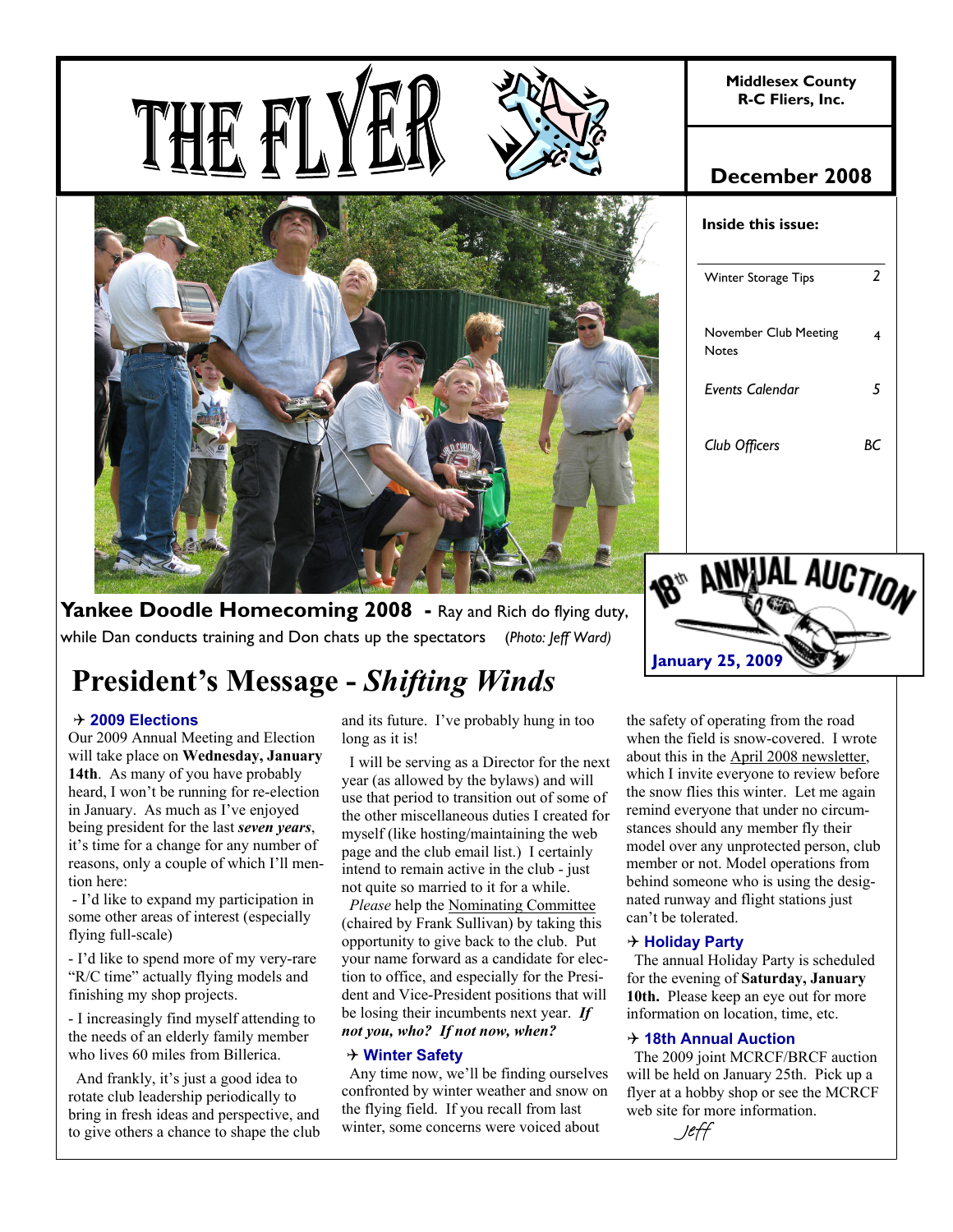

# Page 2 and 2 and 2 and 2 and 2 and 2 and 2 and 2 and 2 and 2 and 2 and 2 and 2 and 2 and 2 and 2 and 2 and 2 and 2 and 2 and 2 and 2 and 2 and 2 and 2 and 2 and 2 and 2 and 2 and 2 and 2 and 2 and 2 and 2 and 2 and 2 and 2

# **Winter Storage Tips** *by Jim Orsborn*

#### **Introduction**

Okay, so how many of you have already made your final flight for the 2008 flying season? Cold weather, early nightfall and rainy weekends have been the norm for the past month. So if you are planning to put things away, take a look at these Winter storage tips.

#### **Airplane**

Be sure to give the entire airplane a thorough cleaning to remove all traces of exhaust residue. Check the covering to be sure that fuel is not creeping under the seams around the firewall and areas around the exhaust outlet, soaking the balsa. If so, make the repairs during the off season while you have some extra time. Check the fuselage and flying surfaces closely for cracks or other damage. Check the servo

arms, control horns, clevises, pushrods, and/or control cables for excessive wear or damage.

The airplane can be stored indoors or outdoors in the garage; the constant cold temperatures can be tough on batteries, but otherwise don't seem to cause any problems. The only problem that could occur would be if you stored it in, for example, a workshop that is heated occasionally and then allowed to cool down after use. This could result in damage to the engine because of condensation and probably to the balsa or covering material from temperature changes. If you store the airplane on a wall, it should not be supported on the nose because this could damage the engine bearings. Support it by the tail structure

or similar means. If the wing is removed, do not stand it on end. Support it similar to the way it is normally mounted on the fuselage. Do not leave the weight of the airplane resting on the tires if you don't store it vertically.

#### **Engine**

The major concern regarding engine storage is to remove all the glow fuel from the inside of the crankcase and cylinder to prevent rust formation on the bearings, crankshaft, etc. The best advice is to remove the engine from the airplane, remove the glow plug and backplate, and flush the inside out with a solvent such as kerosene.

While the backplate is off, check it over for signs of rust, bearing failure, etc. After cleaning, generously oil the bearings

and the cylinder with lubricant such as one of the after-run oils or Marvel Mystery Oil. After it is well oiled, reinstall the backplate and plug and place it in a sealed plastic bag along with the mounting hardware until next season. If you decide not to remove the engine, at least remove the glow plug, pour some oil into the carburetor, and spin the engine over clockwise to distribute the oil through the bearings. Add some oil through the glow plug hole, turn the engine over slowly a few more times and reinstall the glow plug. Remove the propeller if it is made of wood. Put a plastic bag over the engine to keep dust and dirt out.

## **Batteries**

Ideally you should cycle the transmitter and receiver batteries and record their ca-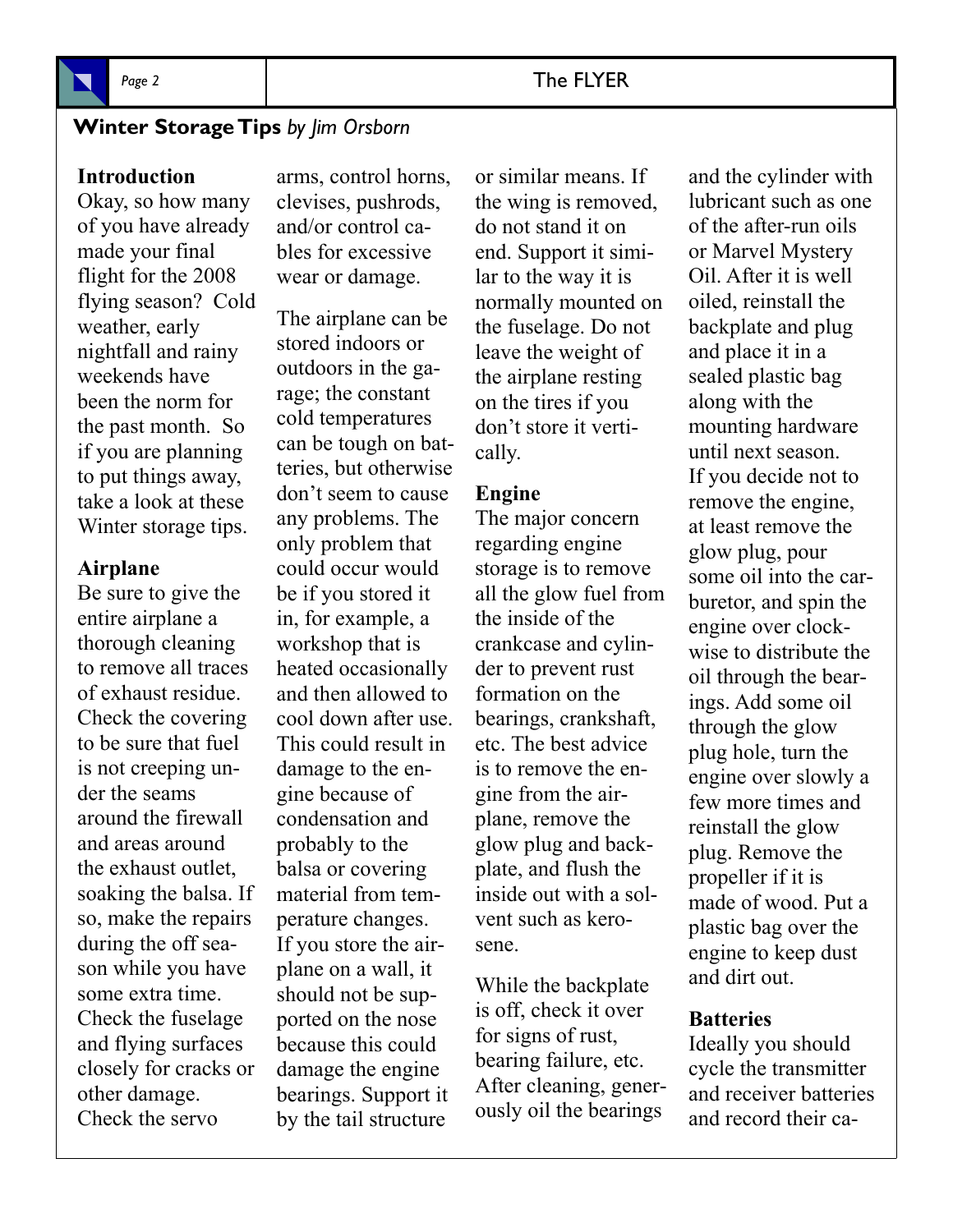pacity for reference next season. It is best to leave them on a trickle charger to maintain a charge during the off season. If this is not practical, try to charge them at least every one to two months. When ready to fly again next spring, cycle the batteries first to be sure they have adequate capacity.

**Ed Note**: Here is an idea for a permanent trickle charger. Buy a cheap light timer. Set it for about 30 minutes per day on and off for the remainder of the day. Plug you house charger into the timer. Your batteries should get about 30 minutes of trickle charge time every day. This is more than adequate for long term storage.

## **Transmitter/ Receiver/Servos**

Don't forget to check over the servo wiring and connectors. If there is any sign of corrosion on the connectors, then get them replaced. Also check the output shaft for looseness.

Check the receiver antenna for damage. If there are any doubts, get it fixed or replaced. Extend the transmitter antenna and clean it with alcohol. Collapse the antenna and repeat the cleaning several times. (There are contact fingers inside each antenna section that may become coated with oil, preventing the proper contact between sections, greatly reducing the transmitting range.)

## **Fuel**

If you have fuel left, be sure it is capped tightly and store it in a cool place out of sunlight. Some recommend against storing fuel in very cold temperatures, but I have not had any problems doing this in the past.

# **Fuel Tanks**

This topic wasn't actually covered in the

AMA article. But Jeff told us a good story about fuel tanks, so check out the notes from the November meeting Hint: Fix any air leaks you may have with a fuel tank, and odds are pretty good you won't have any fuel leaks.

# **Starter Battery**

If you have an electric starter hookup, remove the 12-volt lead acid battery, clean the terminals and check the electrolyte level. Add water if necessary. This battery must be charged if stored outdoors during the winter. A monthly charging will keep the battery from freezing and also extend its life.

## **Miscellaneous**

If you have a handful of used rubber bands as I do, throw them out and plan to buy a new box next season. This would be a good time to check your supply of spare glow plugs, propellers, etc., and make up a parts

list to replace those used during the summer. If, during your inspection, you run into problems or there is something you are not sure about, call another club member for some advice or suggestions. Make the repairs during the winter and save the warm weather for flying!

# **Plan for next Year**

Okay, now that we have this year's plane safely put away into storage, what are you thinking about as a winter building project? Never built a plane from scratch? Well maybe this will be the year to try it. How about a new ARF for the coming season. You are planning on attending the upcoming Holiday Party aren't you? That is usually a great opportunity to check out a new plane.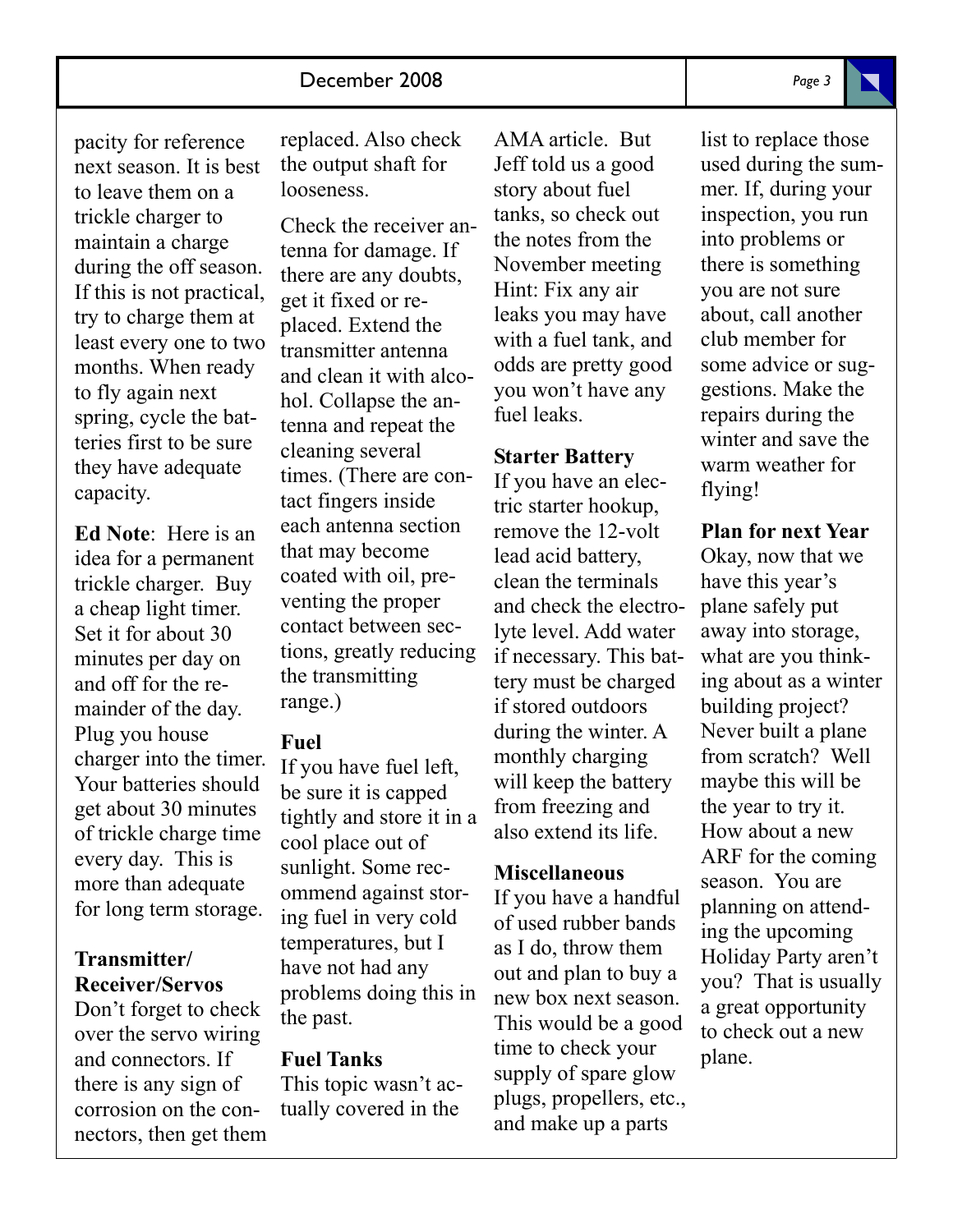# **November Club Meeting** by Jim Orsborn per that supports the the meeting, and re-

 Jeff Ward called our November meeting to order a minute or two past 7:30 PM. About 10 or 12 dedicated members had turned out to hear the latest club news. Ray Capobianco reported that the membership currently stands at 81, which is good news for this time of the year.

Ed. Note: If you have not as yet renewed your membership, don't forget to take care of your AMA business first, and then mail in your club membership renewal. Forms are available on the Website.

 Our Treasurer, Vic Vogel, announced that we still have a solid treasury balance. After paying expenses for October, we will start the month of November with \$3,779.24 in the bank.

 Members in attendance reported that

they are still flying, but the weather and new time changes are making it more difficult as the days pass.

 Jeff told us a great story, and it actually relates to the article on winter storage preparations. Apparently he had been flying his Sig Four Star 60, and noticed some slight changes in performance. He had not thought too much about them, and had never been able to identify anything specific.

 Well, at the end of his last flight at the field, he started putting things away and suddenly noticed that his pants were wet with fuel? I know Jeff, he always drains the fuel and puts a little after run oil into the engine. So the obvious question was; Where is the fuel coming from?

 It turns out that his fuel tank was leaking! Fuel was coming out from the stopper that supports the fuel lines. This was therefore the explanation for why he was occasionally seeing bubbles in the fuel line to the engine.

 When he checked the tank, he found that all of the foam padding was soaked to the saturation point. This explained why he had not seen the dripping earlier; and the extra weight also explained the changes in flight characteristics he was seeing.

 Moral of the story: Parts wear out, and rubber gaskets eventually dry out. When the stopper dries out, fuel will start leaking from your tank.. So check this area carefully when you get you plane ready for winter storage. You may also want to take the tank out in the spring and check it for air leaks. If it is air tight, it probably will not leak fuel.

Jeff went on with

minded everyone to take a look at the event calendar. The annual Holiday Party is scheduled for Sat. Jan 10th and the annual Auction is scheduled for Sunday, Jan. 25th. Both dates are on the calendar to the left, so plan on attending. Look for more details on the Website and in your e-mail.

 New Business: The important item for each November meeting is to appoint a nominating committee. We all owe a great big Thank You to Frank Sullivan for volunteering to serve on this committee again this year. He will be the Chairman, with his brother Greg and Bob Forgione serving as committee members. Look for them to contact you with more information.

 The meeting closed with the traditional raffle. Sorry, but I don't remember the winners, but the prizes were a gallon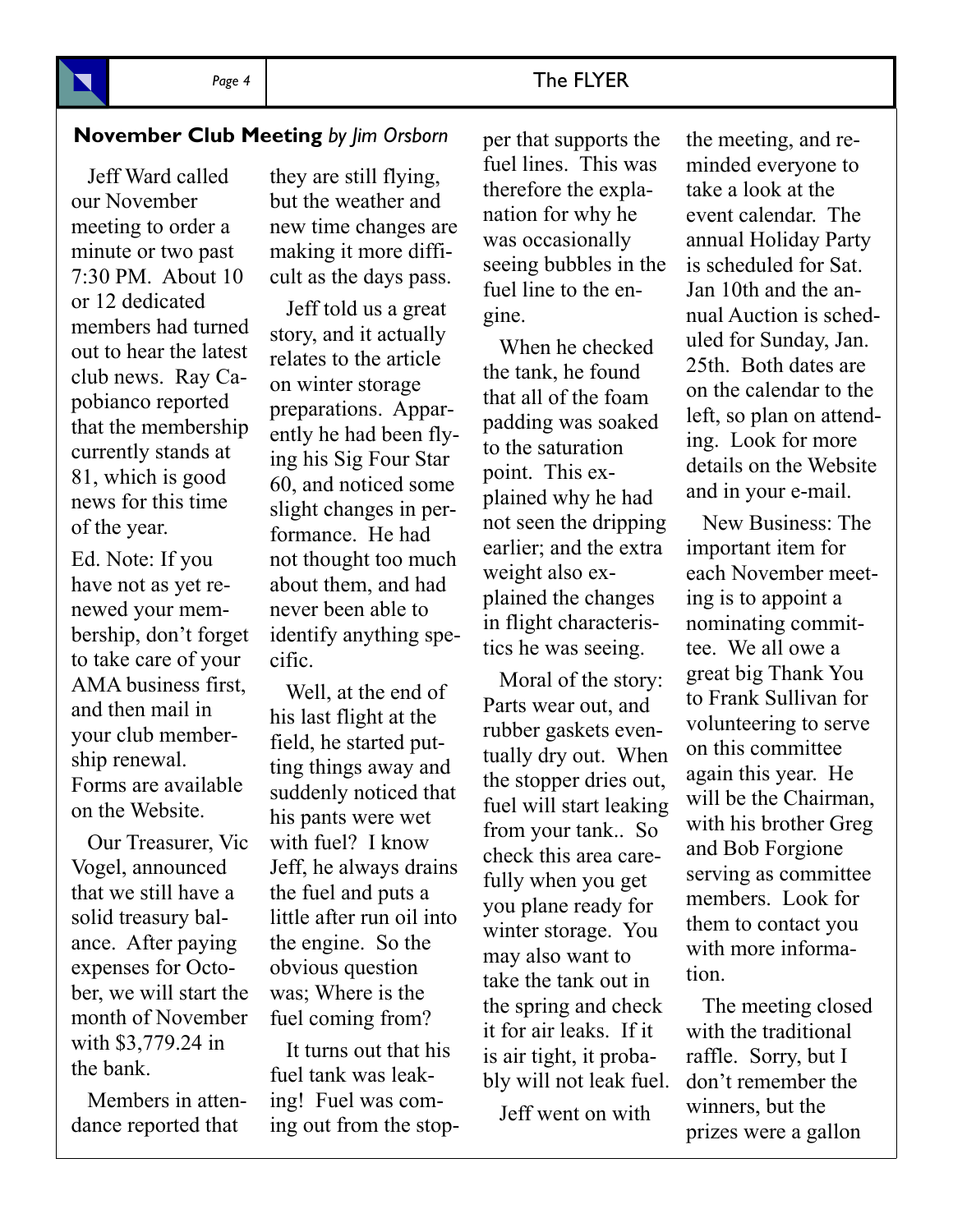The final topic for the evening was actually a request from yours truly. As you have probably noticed, I've missed a couple of issues of the newsletter this year. So my request was for any suggested topics that I should include in future issues. Do you have any suggestions or would you even be willing to write something? Any inputs would be welcome!

 So why weren't you at the meeting? After all, where else can you win fuel for the month, or a complete, new, ready to fly model basically for the cost of attending? Dates for the December and January meetings are shown on the calendar. We will probably have food for the January meeting, because we really need folks to turn out for the elections.

 Club meetings are the second Wednesday of each month. If you have not been to a meeting recently, we would enjoy having you stop by to renew friendships.

 Each month we have a show and tell time, so bring something to share and get a free ticket for the monthly raffle prize.

 Tis the Season for Holidays, so we've got three coming up over these two months. But then we also have the Holiday Party and the Annual Auction which is a party too. Okay, so Christmas is also my birthday; please don't forget to send me something appropriate.

# *December 2008*

|  |             | Sun Mo Tue We Thu Fri Sat |  |
|--|-------------|---------------------------|--|
|  |             | $1$ 2 3 4 5 6             |  |
|  |             | 7 8 9 10 11 12 13         |  |
|  |             | 14 15 16 17 18 19 20      |  |
|  |             | 21 22 23 24 25 26 27      |  |
|  | 28 29 30 31 |                           |  |

**Wed. Dec 10**: **MCRCF Monthly Meeting**, at the Lewis Building on Boston Road



#### **Sat. Jan 10th: MCRCF Holiday Party**.

**Wed. Jan 14th**: **MCRCF Monthly Meeting**, at the Lewis Building on Boston Road

**Sun. Jan 25th**: **Annual Auction**, at Marshall Middle School, Billerica, MA